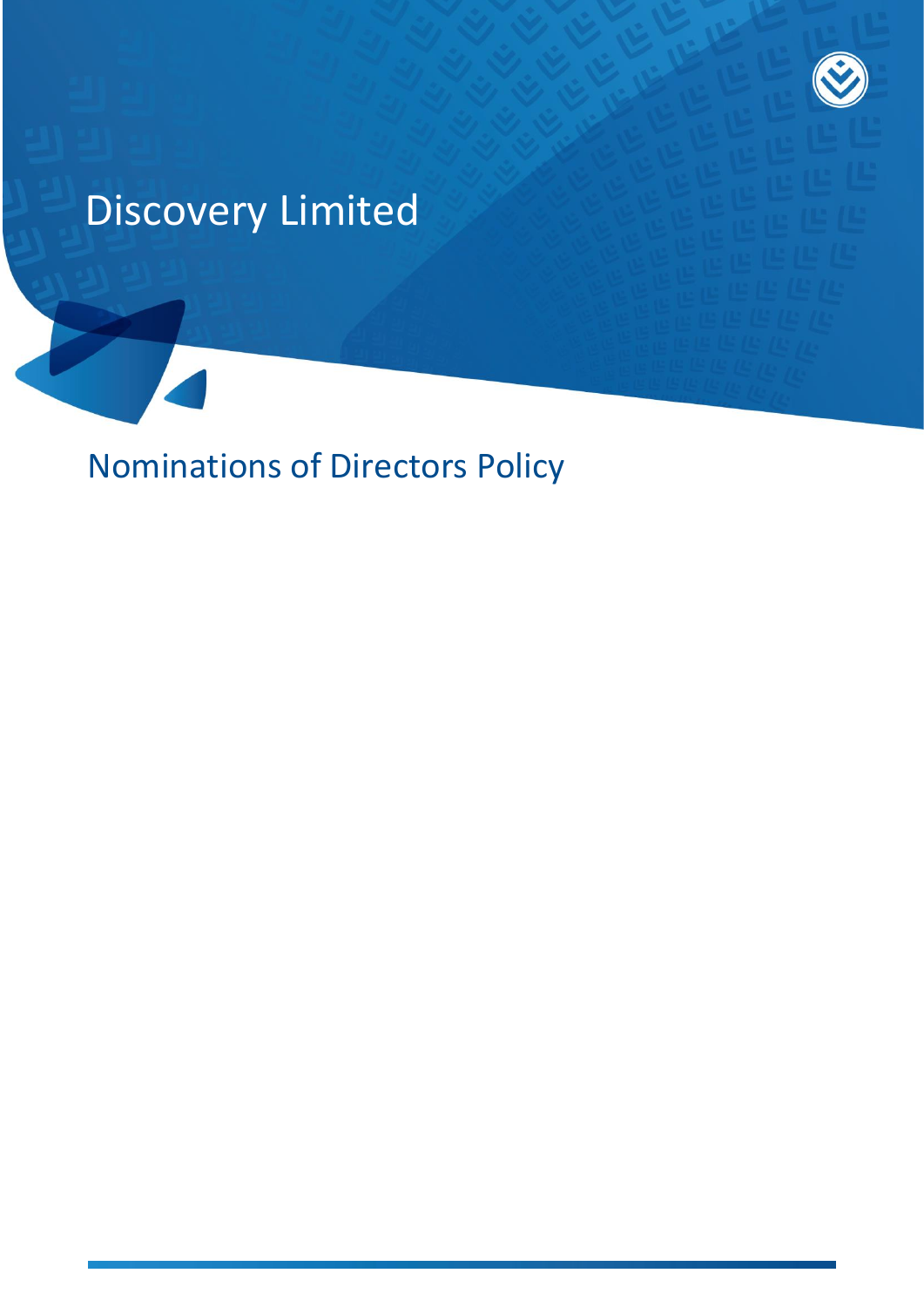## <span id="page-1-0"></span>**Contents**

| 1.1 |  |
|-----|--|
| 1.2 |  |
|     |  |
|     |  |
| 2.2 |  |
| 2.3 |  |
| 2.4 |  |
|     |  |

Discovery Ltd is the licensed controlling company of the designated Discovery Insurance Group. Registration number: 1999/007789/06. Companies in the Group are licensed insurers and<br>authorised financial services providers.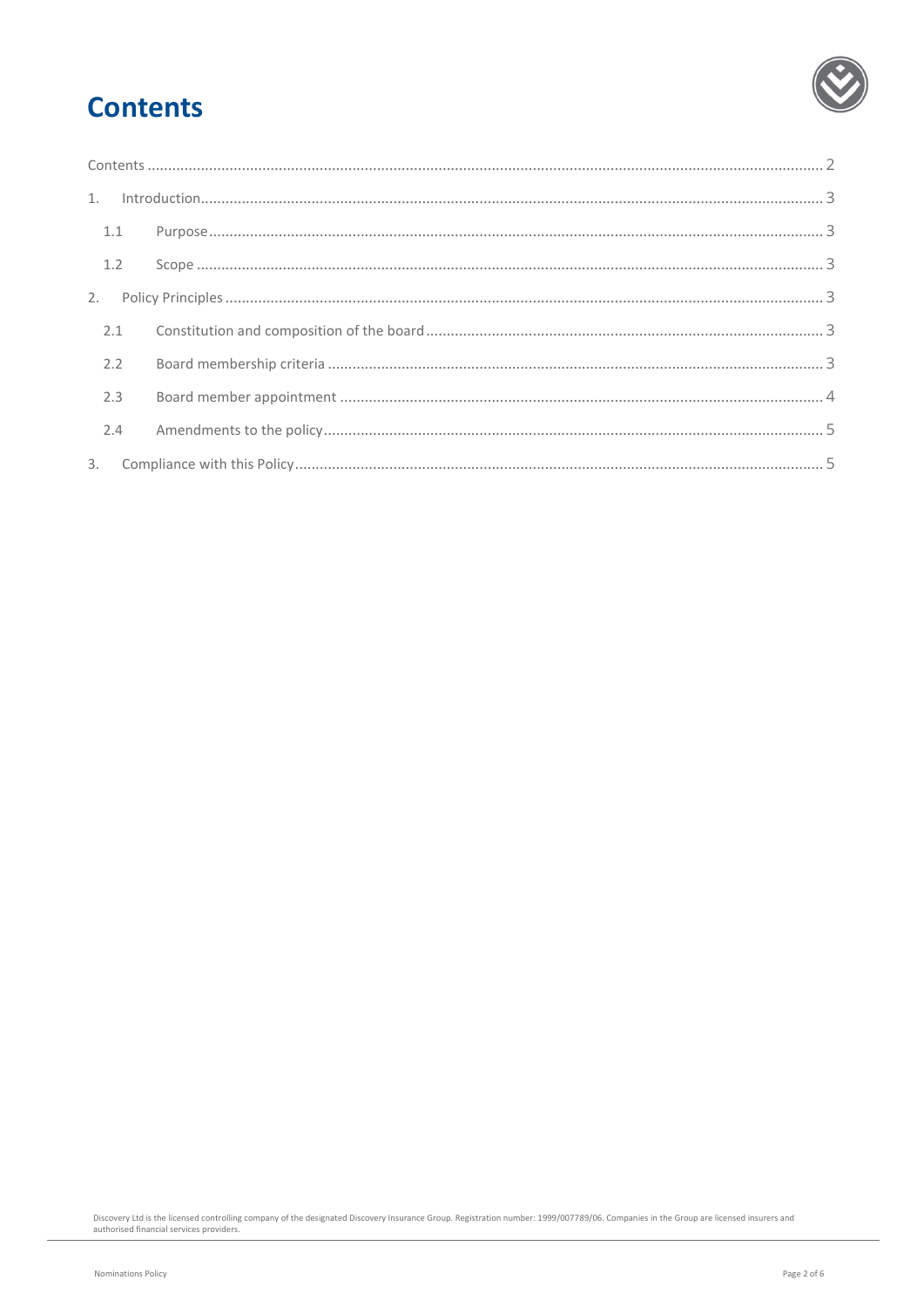## <span id="page-2-0"></span>**1. Introduction**



#### <span id="page-2-1"></span>1.1 PURPOSE

Discovery Limited ("Discovery"/ "Discovery Group") was founded with the core purpose to make people healthier, and to enhance and protect their lives. Discovery has a unique entrepreneurial spirit with a strong emphasis on innovation and strives to attract the best talent for its organisation. It empowers its executive management team, expects the highest level of integrity and congruence to the Discovery values, requires astuteness and accountability.

The Discovery Board of Directors ("Board") acknowledges the need for a nominations policy as recommended by the Johannesburg Stock Exchange Listings Requirements ("JSE L.R"). This policy sets out the practices of the Board in respect of matters such as the nomination, selection, screening, and appointment of members of the Board.<sup>1</sup>

#### <span id="page-2-2"></span>1.2 SCOPE

This policy is applicable to Discovery Limited and includes all executive and non-executive directors.

### <span id="page-2-3"></span>**2. Policy Principles**

### <span id="page-2-4"></span>2.1 CONSTITUTION AND COMPOSITION OF THE BOARD

As stated in the Discovery Limited Memorandum of Incorporation, the Board will have no less than four directors, and the Board will determine the number of directors serving on it at any time.

The knowledge, expert skills and experience of its current directors and the size, independence, demographics, gender and racial diversity of its members will be taken into account, and must ensure that it operates effectively.

Directors are appointed through a formal transparent process performed by the Board and are subject to approval per ordinary resolution at any shareholders meeting or the annual general meeting.

The Nominations Committee ("Committee") is mandated to identify through various means including through the use of external search agents, consider and recommend potential candidates for approval by the Board and to be proposed for election by shareholders at any shareholders meeting or the annual general meeting.

The composition of the Board will be reviewed annually to ensure that an appropriate mix and balance of knowledge, expert skills and experience of current members are maintained, considering the nature and complexity of Discovery's business and that of the Discovery Group in line with the Boards race and gender diversity targets.

#### <span id="page-2-5"></span>2.2 BOARD MEMBERSHIP CRITERIA<sup>2</sup>

Board members shall always ascribe to the Discovery Values of innovation and optimism, business astuteness and prudence, great people, liberating the best in people, intellectual leadership, integrity, honesty and fairness, tenacity, urgency and drive, customer, customer, customer and force for good and uphold them.

 $\overline{a}$ 

<sup>1</sup> JSE L.R. Nomination of Directors 7.7

<sup>2</sup> KING IV, Principle 7, RP 14 - 19

Discovery Ltd is the licensed controlling company of the designated Discovery Insurance Group. Registration number: 1999/007789/06. Companies in the Group are licensed insurers and authorised financial services providers.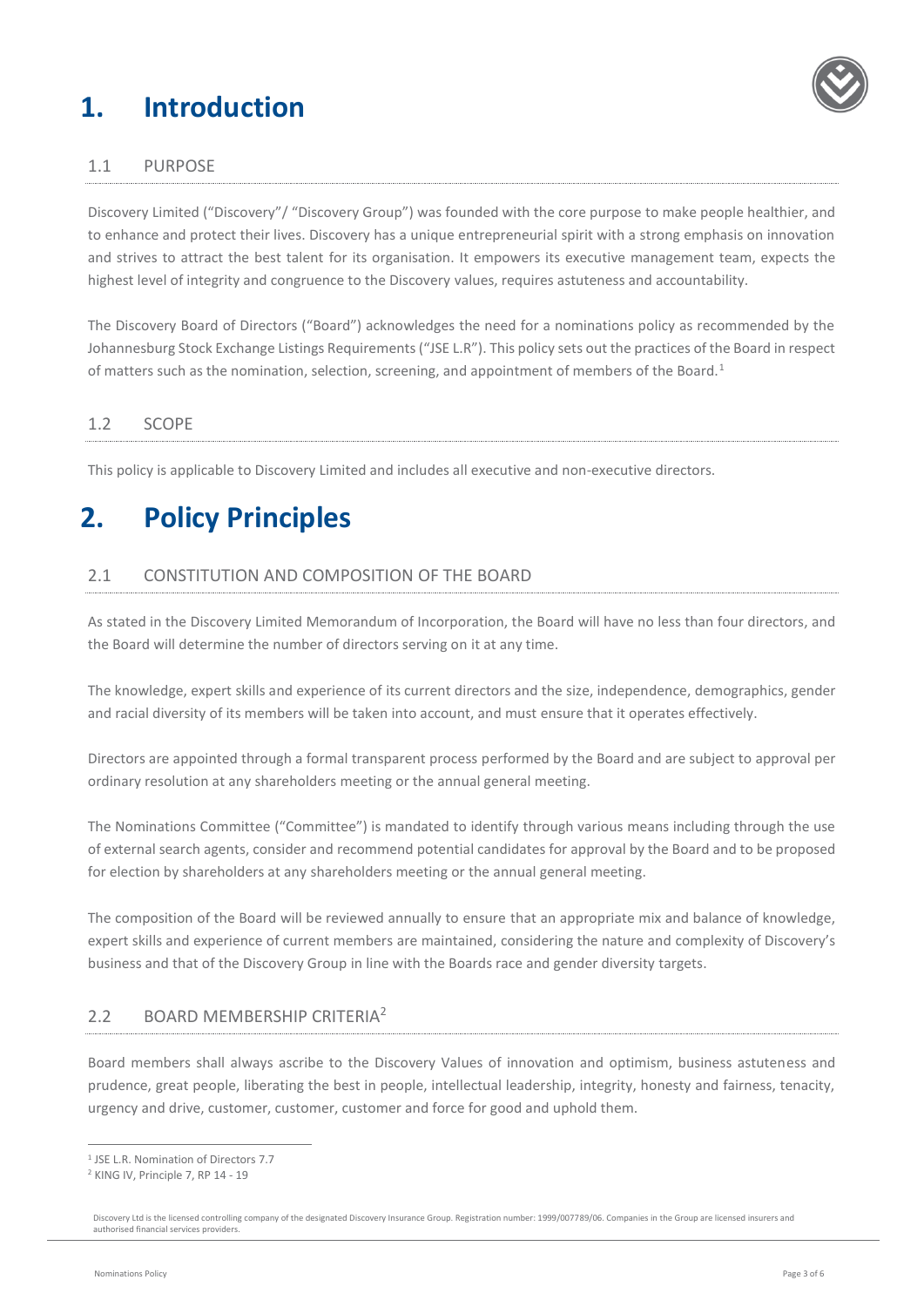

Board members should individually and collectively possess the following characteristics to enable sound and prudent execution of accountabilities and responsibilities:

- a) The necessary professional and/or formal education qualifications commensurate with the size, complexity and risk profile of Discovery;
- b) Technical and business managerial knowledge, skill and expertise;
- c) Independence of mind in the best interests of Discovery and conflicts of interest (whether actual or perceived) should be disclosed, effectively managed and/or avoided where necessary;
- d) The required level of financial soundness/stability;
- e) Diligence in performing their duties and devote sufficient time to Boards affairs;
- f) The ability to balance the legitimate and reasonable needs, interests and expectations of all stakeholders with the best interest of Discovery;
- g) The ability to make responsible decisions which build sustainable businesses by having regard to Discovery's economic, social and environmental impact on the community;
- h) Must be of good repute and integrity with due consideration of their criminal, financial, professional or supervisory antecedents;
- i) Act with transparency in exercising their governance role and responsibilities and accountable for the execution of responsibilities, even when these were delegated; and
- j) Any other additional requirements, as may be deemed fit by the Board.

When assessing the skills and suitability of a director, the Board should consider the collective knowledge, competence and experience of the current Board with respect to:

- a) Market knowledge;
- b) The systems of governance, risk management and internal control, but with reference to the risks faced by Discovery;
- c) Financial and actuarial knowledge and understanding; and
- d) The regulatory framework and requirements.

Board members will be expected to:

- a) Uphold the Discovery values at all times;
- b) Acquire a working knowledge and understanding of Discovery's business and the laws, regulations that govern the activities of Discovery;
- c) Have the ability to make sound business decisions and recommendations;
- d) Have a record of integrity and be of good repute;
- e) Disclose all conflicts of interest;
- f) Exercise independent judgment; and
- g) Have sufficient time to fully carry out their responsibilities.

### <span id="page-3-0"></span>2.3 BOARD MEMBER APPOINTMENT

The Board, with the recommendation of the Committee, will assess and take into consideration every director's circumstances and the nature, scale and complexity of other directorships held in order to assess and ensure that directors are able to devote sufficient time and duly discharge their responsibilities as a director of Discovery.

The Prudential Authority ("PA") approves the appointment of persons to serve as a director of the Board. All board appointments are subject to engagement with the PA and shareholder approval by way of ordinary resolution at any shareholders meeting or at the annual general meeting following appointment.

Discovery Ltd is the licensed controlling company of the designated Discovery Insurance Group. Registration number: 1999/007789/06. Companies in the Group are licensed insurers and authorised financial services providers.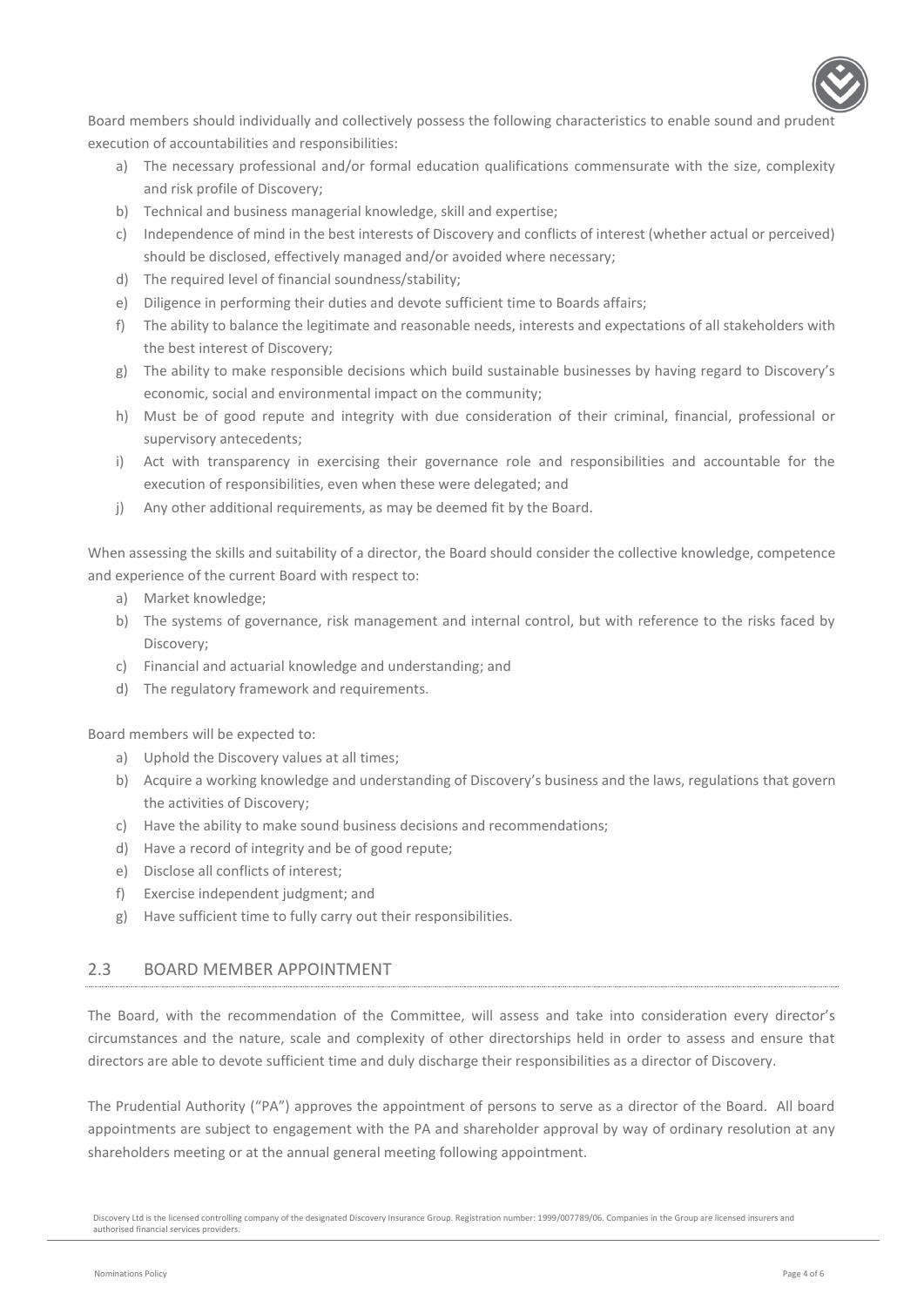In terms of the Fit and Proper Policy, the following checks are conducted on the appointment of a director and thereafte on a frequent basis:

- a) Credit check;
- b) Criminal check;
- c) Anti-money laundering sanctions screening;
- d) Politically exposed persons screening;
- e) Adverse media screening;
- f) Qualification checks (on appointment); and
- g) Reference checks.

A person who meets any of the following criteria cannot be appointed as an independent director of the Board:<sup>3</sup>;<sup>4</sup>

- a) A representative of a major shareholder;
- b) A direct or indirect shareholder of more than 5% of the total issued shares of Discovery;
- c) A direct or indirect shareholding of less than 5% of the total issued shares of Discovery which are material to his/her personal wealth;
- d) A professional advisor, material customer or supplier to Discovery such that a reasonable and informed third party would conclude in the circumstances that the integrity, impartiality or objectivity of that director is compromised by that relationship;
- e) Who in the past three years has been a key member of the external audit team directly or indirectly responsible for performing the statutory audit of Discovery;
- f) Been an executive director, the CEO or executive officer of Discovery at any time during the preceding three years;
- g) Served as an independent non-executive director of Discovery for a period of nine years and on assessment were found to no longer be independent;
- h) A member of an immediate family of an individual who falls within any of the above categories; and
- i) Is entitled to remuneration contingent on the performance of Discovery.

When considering the appointment of a foreign or domestic prominent influential person<sup>5</sup> as a director, the Committee should take into account the following:

- a) Reasonable measures to establish the source of wealth and source of funds of the individual and shall conduct ongoing monitoring of the business relationship; and
- b) The level of money laundering or terrorist funding risk Discovery would be exposed to as well as how well equipped Discovery is to manage risk effectively.

### <span id="page-4-0"></span>2.4 AMENDMENTS TO THE POLICY

Changes to this Nominations Policy or deviations, together with the reasons therefor will be immediately announced on SENS in accordance with the JSE Debt Listings Requirements.<sup>6</sup>

### <span id="page-4-1"></span>**3. Compliance with this Policy**

Discovery views any non-compliance to this policy and its obligations in terms of legislation in a serious light.

 $\overline{a}$ 

<sup>3</sup> KING IV, Part 5.3, Principle 7, RP 28

<sup>4</sup> S94 (4) Companies Act, 91 of 2008

<sup>5</sup> Domestic Influential Person is defined in Schedule 3A to the Financial Intelligence Centre Act 31 of 2001

<sup>6</sup> JSE L.R Nominations of Directors 7.8

Discovery Ltd is the licensed controlling company of the designated Discovery Insurance Group. Registration number: 1999/007789/06. Companies in the Group are licensed insurers and authorised financial services providers.